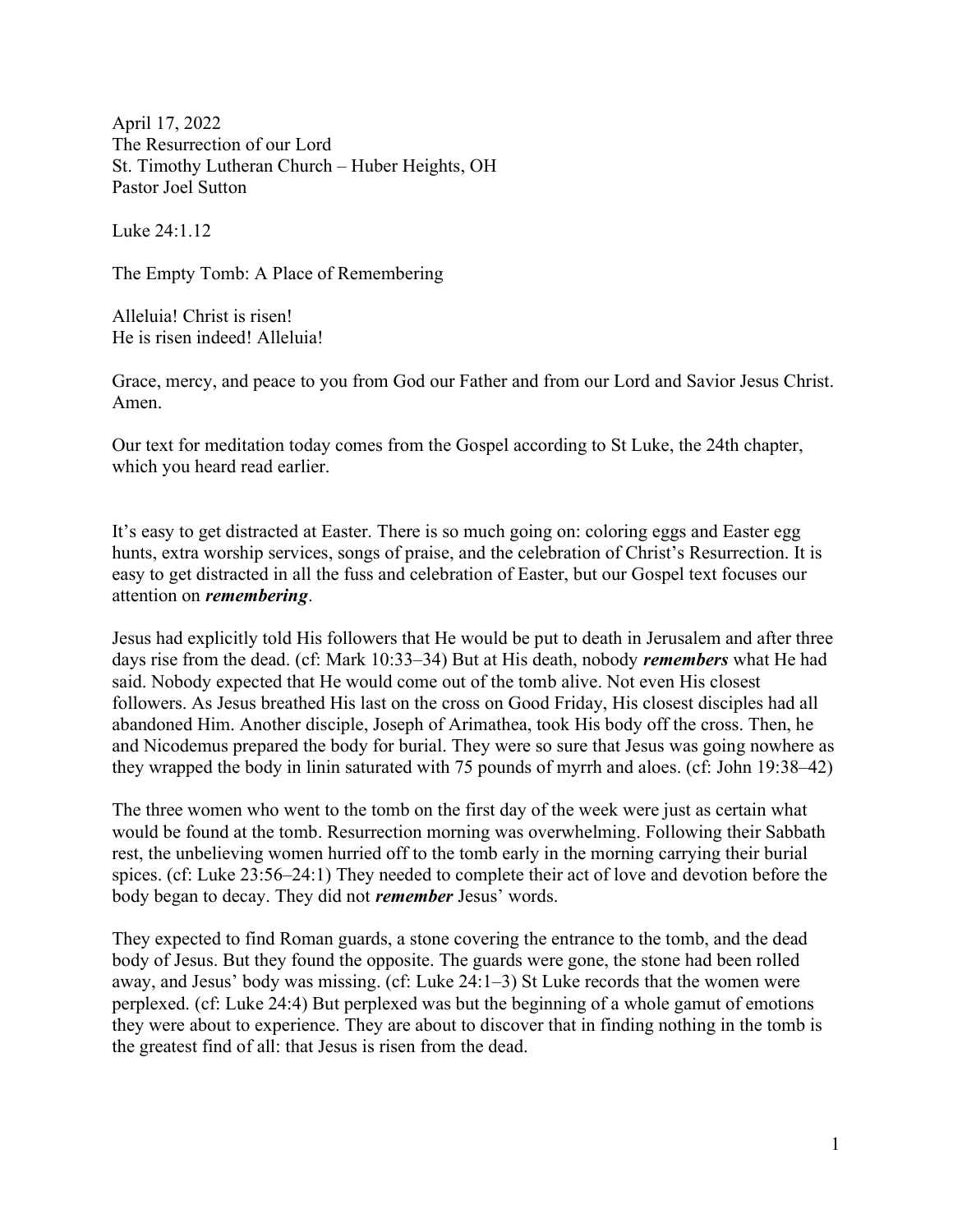From perplexed to frightened, the women suddenly encounter two men, who we know are angels, who said:

## "Why do you seek the living among the dead? He is not here, but has risen. Remember how he told you, while he was still in Galilee." (Luke 24:4–6)

The women had never seen these men before and yet, somehow, the men know *what* the women are seeking – or better yet – who they are seeking. And even more peculiar is that the men even know what Jesus had previously told the women, telling them to remember.

In the midst of the emotional rollercoaster, Luke focuses our attention on one simple act of the women. He writes:

"And they remembered his words." (Luke  $24:8$ )

On Resurrection morning, God sent angels to the tomb to help His people remember. This morning through Holy Scripture, we also *remember* His words. God has made the empty tomb a place of *remembering*. The empty tomb reminds us we can truly rejoice in the Resurrection of our Savior.

**Remembering** can change lives. When you remember past events, things begin to change. They can change in two different ways. First, *remembering* can take us away from our *present* and lead us into that past. That is what happens at funerals. Family and friends gather at the casket and begin to **remember**. "I remember that he always wanted to help." Or "I remember that she was such a caring listener and a good shoulder to cry on."

Soon, everyone who is gathered is taken from their *present grief* and taken back to a place where things are *relaxed*, where faces brighten, and where you can hear laughter, even at a funeral. It is the power of *remembering*. It can take you away from the present to the comfort of the past.

On the other hand, there's another kind of *remembering* that doesn't take you *away* from the present but focuses you in the *present* with *confidence* and *peace*. It has been said that if you do not learn from your past mistakes, you are bound to repeat them. It is how you grow and mature, not only as an adult, but also in your life as a Christian. By *remembering* that God has actively and graciously sustained you in the past, even when things appeared dire, even in spite of your sinfulness, you can have the *confidence* and *peace* that He is active in your life today, working all things according to His will. (cf: Romans 8:28)

Two types of *remembering*: one that takes you *away* from the present into the past, and the other which brings you *confidence* and *peace* in the present. Which type of *remembering* happens on Easter? As God comes to you this morning in His liturgy and in His Word and Sacrament, does He take you away from the present into the past or does He bring *confidence* and *peace* in the present and on into the future? Perhaps it is both/and, for Jesus is the beginning and the end: "... who is and who was and who is to come, the Almighty." (Revelation  $1:8$ )

At the tomb, *remembering* the Lord's words brings the women *confidence* and *peace*. It's an "*ah ha*" moment. **Remembering** Jesus' words, everything starts to make sense... the stone rolled away… the empty tomb… angels who know their intentions. It makes sense! Jesus had talked about a heavenly kingdom. The world is God's, and His kingdom has come into their presence.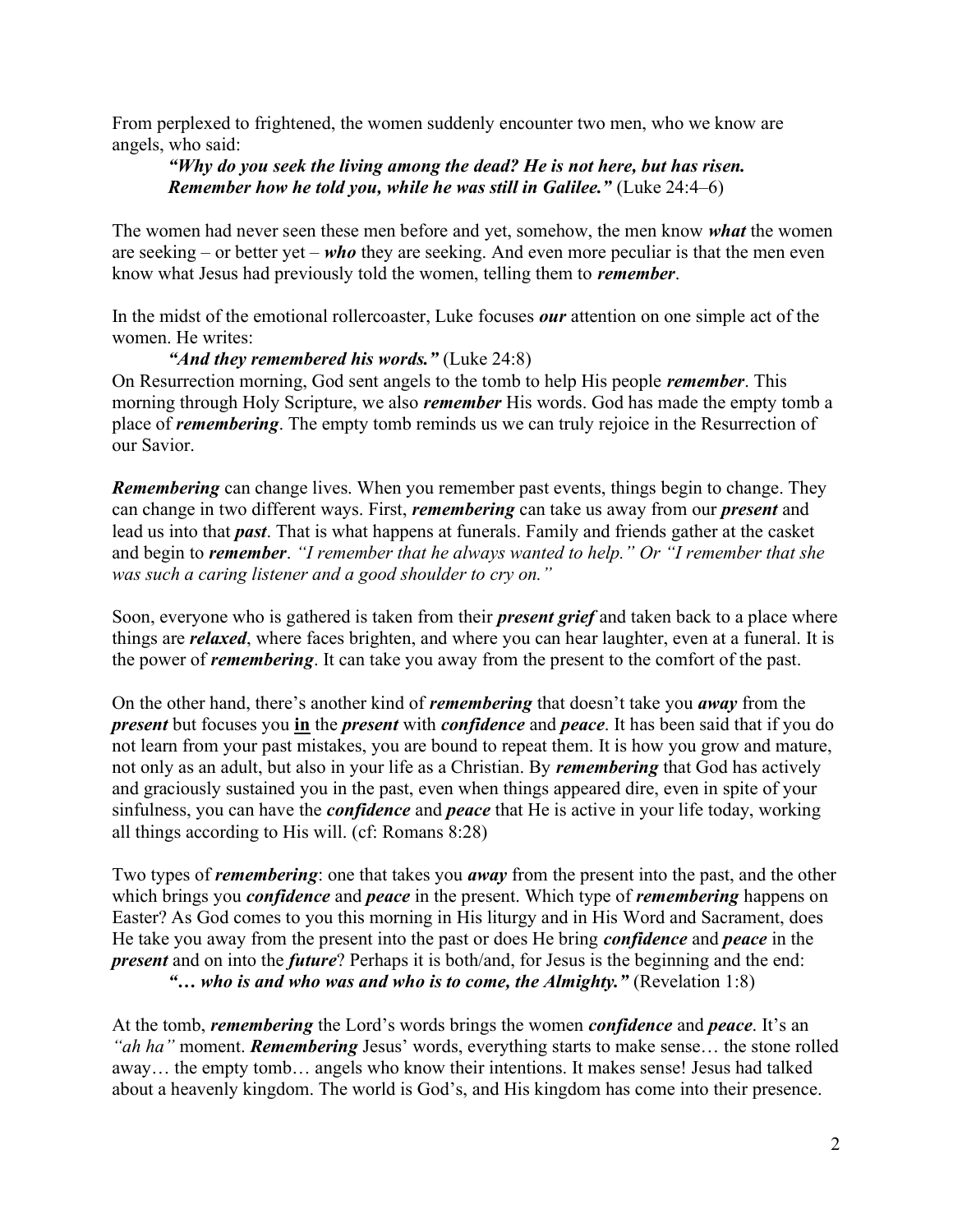Suddenly the crucifixion no longer seemed a horrible mistake. Jesus had told them that He was necessary that He suffer many things, be killed, and on the third day be raised from the dead. (cf: Luke 9:22) It was the Father's will that Jesus be handed over and put to death. Because He desires all people to be saved, He gave His only Son to take the punishment for their sin. And now, "It is finished." (John 19:20) God's divine vengeance is done, and the open grave gives the women a glimpse of heavenly joy. Suddenly, for the them, life had become worth living again. Finding nothing in the tomb is the greatest find of all. Christ is risen from the dead and now they can live in *confidence* and *peace* in the grace of Jesus.

On Easter Day, the Church *remembers* the Resurrection of our Lord Jesus Christ because this event is **FOR YOU**. It is God's gracious work of redemption and salvation for all mankind. And by remembering that Christ is risen from the dead you live in *confidence* and *peace* in the grace of Jesus, both now and forever more. All of us have sins in our past that make us afraid of going on. Anger at your boss has broken your working relationship. Gossip has made friends your enemies. A broken marriage, a broken childhood, or a broken relationship with God.

When you *remember* these things, life gets confusing and you don't know how to press forward. It seems that your past has destroyed your future. But God comes to you and speaks through His Word. Remember when Jesus said:

"<sup>16</sup> "For God so loved the world, that he gave his only Son, that whoever believes in him should not perish but have eternal life." (John 3:16)

God's Word reminds you that Christ is risen from the dead and He has destroyed sin, death, and the threats of the devil. While the devil wants you to *remember* your past so that you wallow in your transgression, God's Word causes you to *remember* this present reality, that Jesus' death on the cross and His empty tomb mean salvation for all who believe. It's yours because Jesus shed His blood – FOR YOU.

There are some who say that for the Church to remain alive and vibrant, it needs to make God more relevant. But what is more relevant than – while we were still sinners, Christ died for us? (cf: Romans 5:8) If you are dying from a disease, what's more relevant to you than a physician who can heal your disease? You and I are dead in our trespasses. The most relevant thing for a dead person is the God who raised Jesus from the dead. He breathes life into your dead soul and makes it alive and nourishes you with His medicine of immortality. He forgives your sins and on the Last Day He will raise you unto eternal life.

God has given you His word recorded in Holy Scripture so that you remember and trust His Word and promises. He certainly *remembers*:

- After He destroyed all flesh in the Great Flood, (cf: Genesis 6:17) God *remembered* Noah and all the animals in the ark and brought them safely out of the ark. (cf: Genesis 8:1)
- After Noah exited the ark, God put a rainbow in the sky so He would *remember* His covenant between Himself and every living creature on the earth – and you and I remember that God is faithful and just. (cf: Genesis 9:16; 1 John 1:9) He is faithful to His promises and always keeps His Word.